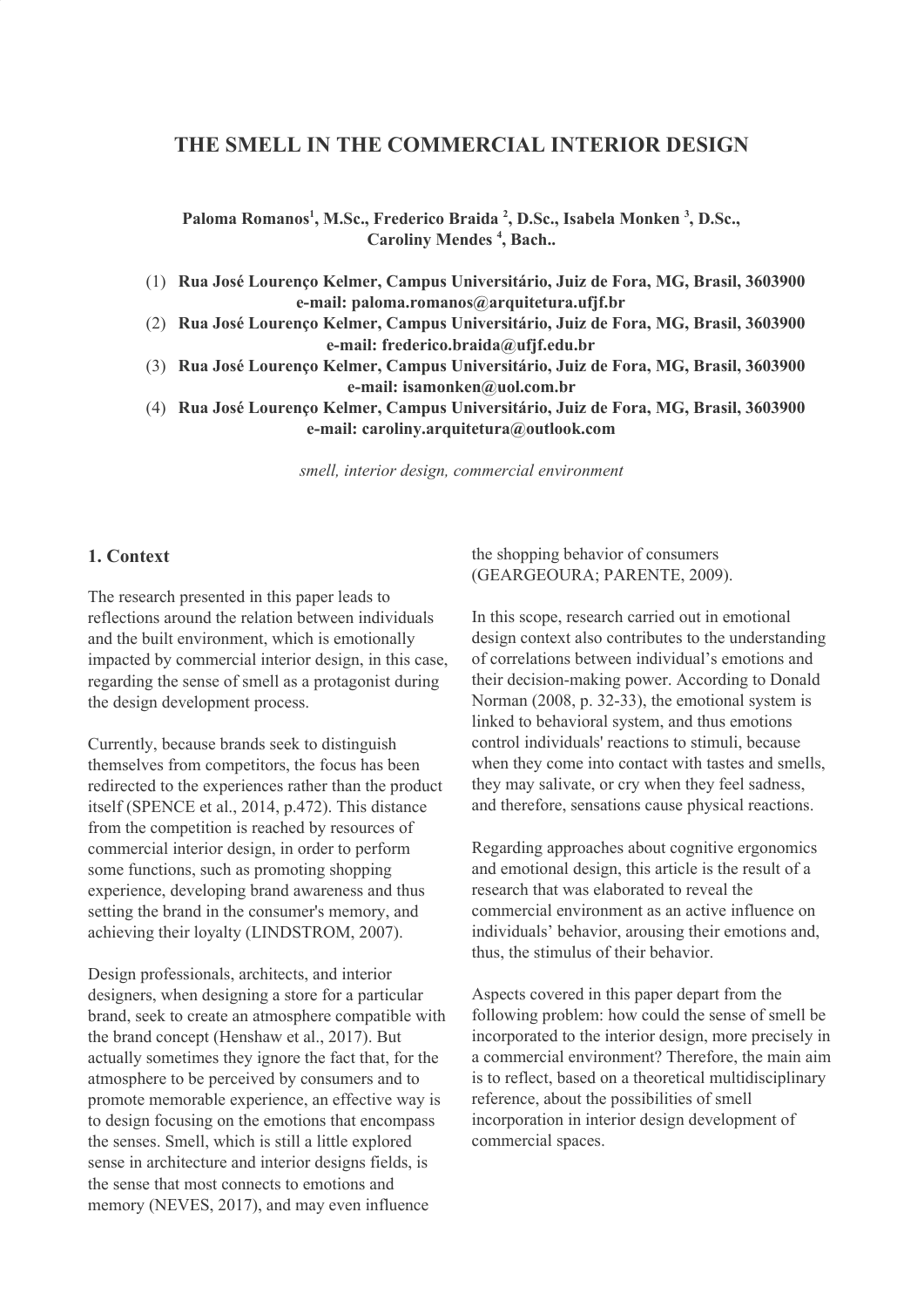### **2. Methodology**

The methodology is based on a bibliographical review. Theoretical contributions are based, in majority, on studies developed by Pallasmaa, Okamoto, Neves and Damazio, which explore built environment theme in a sensitive way, taking into account all human senses and issues related to ergodesign. While Norman, Rosa and Damazio collaborate with approaches and concepts on emotional design, Oliveira and Mont'alvão direct their focus on built environment ergonomics and cognitive ergonomics. Authors like Saddi, Malhotra, Geargeoura and Parente, Henshaw and Lindstrom approach the commercial environment theme. On the other hand, the work of Jaquet, Velloso and Rector e Trinta elucidate the importance of smells and smell sense. The point of view from these different authors, which sometimes complement each other, were confronted in order to analyze its possible contributions to the research.

Considering the issues mentioned above, we empirically verified how some brands that stand out in retail market field contemplate smell, both in their products and in interior design. Melissa, a nationally and internationally recognized brand of women's footwear, uses the marketing strategy of sensorial branding in points of sale (POS) and its products to catch market's eye.

These strategies aim to make an association with sensory elements in consumers' mind, as well as with the aroma of chewing gum inserted in the plastic of their shoes and dissipated in their stores, with the shoe brand (SILVA, 2016, 32).

On the other hand, MMartan, a great brand of household linen, has stood out over the years for presenting products that are identified by touch, delicacy and sophistication and its point of sale are exclusive due to its spacious, comfortable and flavored space, which brings more authenticity to the brand (WORLD OF MARKS, 2010?)

Both of the women's shoes brand and the household linen brand are emblematic examples of the use of the sensorial resources evidenced in this article, which instigate individuals' perception and memory. These and a few other brands turns the commercial space into an atmosphere of experience, influencing customer behavior.

## **3. Results**

Academic researches about detailing and analysis of manufactured aromas introduced in various different environments, in addition to retail market, are still embryonic (Henshaw et al., 2017, p.82). Geargeoura and Parente (2009, p.2) discuss the parameter of studies carried out regarding the theme of the influence of environment on consumers' behavior in the last decades, concluding that these research, between 1970s and 1990s, focused on the integration of individual effects, and such research was mostly in psychology and marketing fields. In the 1990s, the surveys lost strength, mainly due to the complexity of the subject. In recent years, the field of psychology were engaged to experimental research, seeking to explain the mechanics of perceptual, cognitive and decision-making processes.

The authors assert that the research focused on detail rather than the whole issue are directed to psychology field and not marketing, the area of knowledge of these authors, being necessary to restart the research with a broader focus, observing the environmental factors acting on consumer's behavior, and also that "it is possible that the incompleteness and fragmentation of knowledge on this subject are due to its enormous complexity and depth" (GEARGEOURA; PARENTE, 2009, p. 2).

The materiality of the building gives space for its ability to mediate "experiences that take place indoor" (NEVES; DAMAZIO, 2011, p. 122), and this meaning is also approached by Pallasmaa (2011). Design professionals, architects, and interior designers base their products on shape and function, but by focusing on emotional responses and producing experiences for individuals, the built environment would develop social effects and benefit from changes that design actions are capable to execute (NEVES; DAMAZIO, 2011, p. 122). Thus, it is essential to recognize the relevance of the smell in design, emphasizing that "we should not leave it aside in the during design act" (NEVES, 2017, p. 52).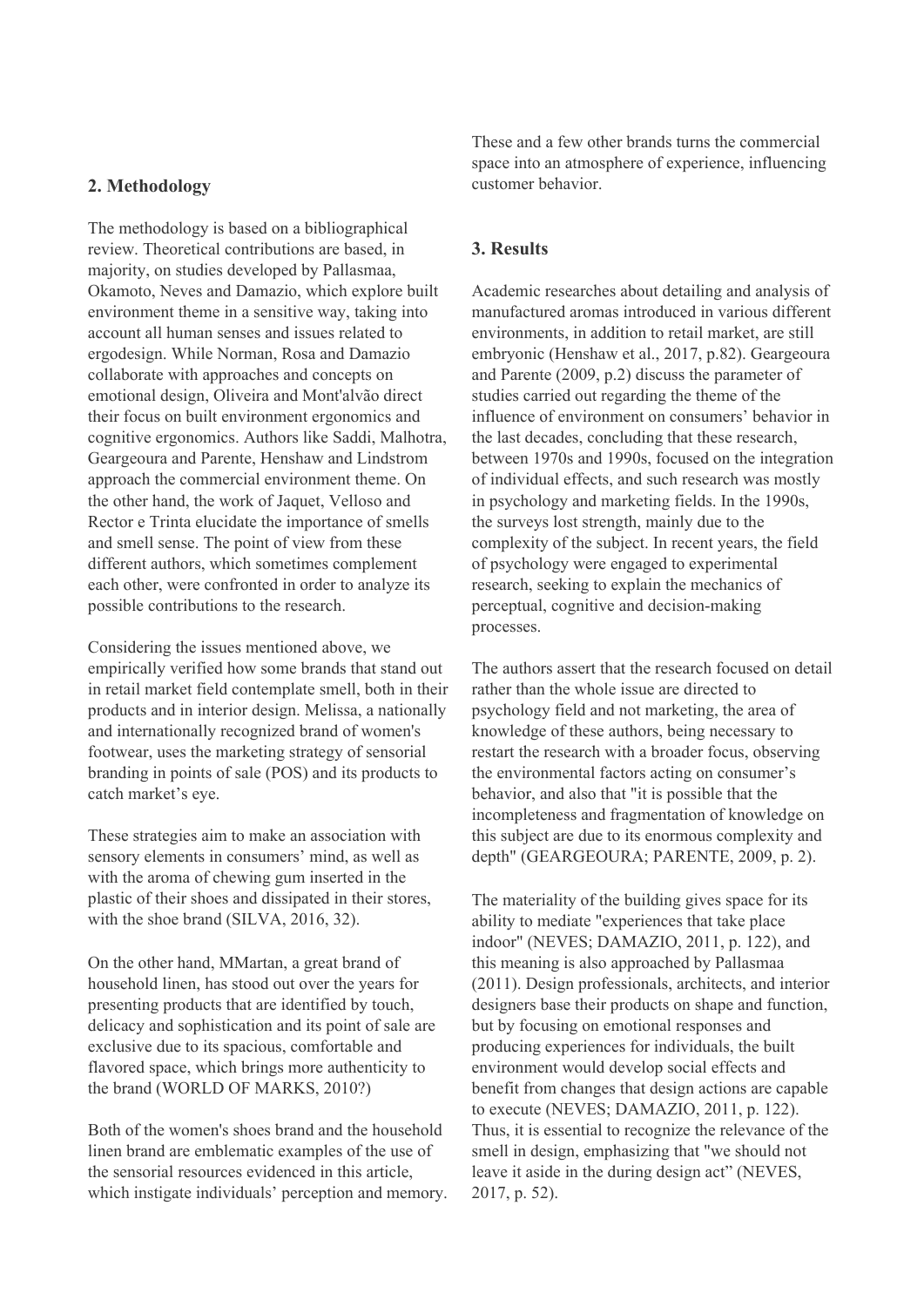## **4. Conclusion**

At the end of this article, especially from the scope of the adopted theoretical structure, it turns clear how a commercial interior design can potentially enrich the shopping experience through the senses, and, specifically in this case, the smell sense. By the empirical analysis carried out in this research, it is possible to conclude that, by implementing the smell in interior spaces and allowing the fragrance to be acquired in different forms, brands let their clients replicate an olfactory experience at their own homes, using sensory strategy to also keep customers loyalty. It also highlights the lack of researches about human senses in commercial space, store atmosphere related to the shopping experience, the built environment, the ergodesign and the emotional design.

Although human perception happens through the senses, this subject has still been little explored. In architecture and interior design, it is difficult to find senses as protagonists. Given the importance of the sense of smell to individuals' emotions, it must be considered that the smell still lacks a significant space in built environment, especially in commercial interior design.

# **5. Bibliography**

GEARGEOURA, Lucien Jacques; PARENTE, Juracy. Ambiência da loja e estratégia mercadológica no varejo: um modelo teórico consolidado. In: ENCONTRO DA ANPAD, 33., 2009, São Paulo. **Anais** [...]. Rio de Janeiro: ANPAD, 2009. Disponível em: http://www.anpad.org.br/admin/pdf/MKT1741.pdf. Acesso em: 6 set. 2018.

HENSHAW, Victoria; McLEAN, Kate; MEDWAY, Dominic; PERKINS, Chris; WARNABY, Gary. **Designing with smell**: practices, techniques and challenges. New York: Routledge, 2017.

HENSHAW, Victoria; MEDWAY, Dominic; WARNABY, Gary; PERKINS, Chris. Marketing the 'city of smells'. **Revista Marketing Theory**, v. 16, n. 2, p. 153–170, junho 2016. Disponível em: https://doi.org/10.1177/1470593115619970. Acesso em: 7 jan. 2019.

JAQUET, Chantal. **Filosofia do odor**. Rio de Janeiro: Forense Universitária, 2014.

LINDSTROM, Martin. **Brandsense:** a marca multissensorial. Porto Alegre: Bookman, 2007.

MALHOTRA, Naresh (org.). **Design de loja e merchandising visual**: criando um ambiente que convida a comprar. São Paulo: Saraiva, 2013.

MUNDO DAS MARCAS. **MMartan**. [S.I] [2010?]. Disponível em:

http://mundodasmarcas.blogspot.com/2010/07/mmar tan.html. Acesso em: 2 mar. 2019.

NEVES, Juliana Duarte; DAMAZIO, Vera Maria Marsicano. **Sobre projetos para todos os sentidos**: contribuições da arquitetura para o desenvolvimento de projetos dirigidos aos demais sentidos além da visão. Rio de Janeiro, 2011. 146 f. Dissertação de Mestrado — Departamento de Artes & Design, Pontifícia Universidade Católica do Rio de Janeiro, Rio de Janeiro, 2011.

NEVES, Juliana Duarte. **Arquitetura sensorial**: a arte de projetar para todos os sentidos. Rio de Janeiro: Mauad X, 2017.

NORMAN, Donald A. **Design emocional:** por que adoramos (ou detestamos) os objetos do dia a dia. Rio de Janeiro: Rocco, 2008.

OKAMOTO, Jun. **Percepção ambiental e comportamento**: visão holística da percepção ambiental na arquitetura e na comunicação. São Paulo: Editora Mackenzie, 2002.

OLIVEIRA, Gilberto Rangel de; MONT'ALVÃO, Claudia. Metodologias utilizadas nos estudos de ergonomia do ambiente construído e uma proposta de modelagem para projetos de design de interiores. In: 15º Ergodesign & Usihc, 2015, São Paulo. **Proceedings** [...]. São Paulo: Blucher, 2015. Disponível em:

http://www.proceedings.blucher.com.br/article-detai ls/metodologias-utilizadas-nos-estudos-de-ergonomi a-do-ambiente-construdo-e-uma-proposta-de-modela gem-para-projetos-de-design-de-interiores-18972. Acesso em: 4 fev. 2019.